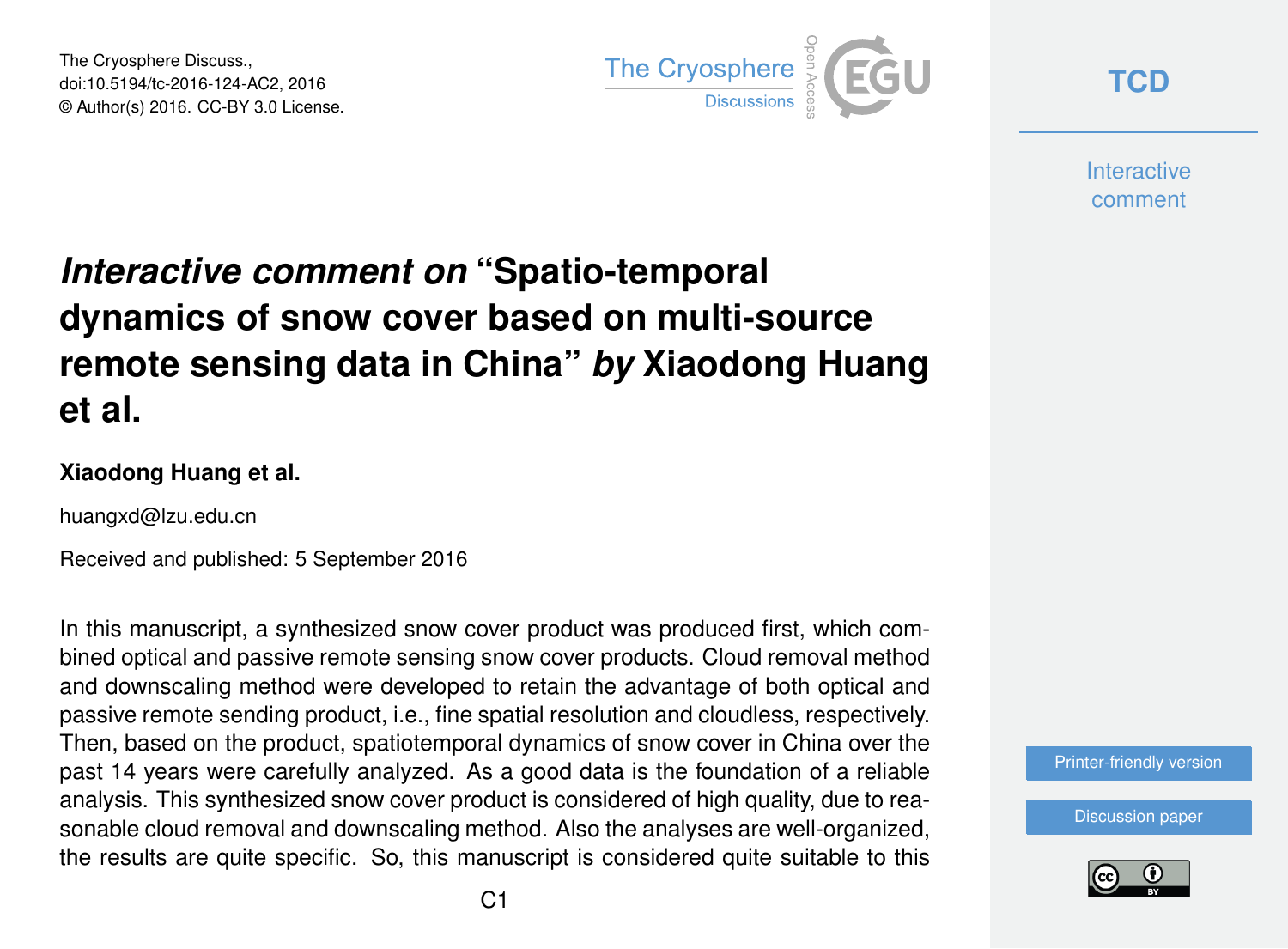journal. But still, some minor revisions are needed. 1. The descriptions of sentences need to be more carefully considered, especially some improper prepositions. In addition, some confused words or sentences are listed below: a) Line 31: "Middle-latitude". Usually we say middle latitude, or mid-latitude, but merely middle-latitude. b) Line 155: "SDi is the 25-km spatial resolution snow depth value in year i". This definition is not clear to me, as I cannot tell if SDi should be a daily result or annual mean result. c) Line 194: "Because some remote sensing data were lost". This sentence is quite confusing, especially with the word "lost". d) Line 268: "(December-February next year". There should be a ")" after "(" . Response: We are sorry the inconvenience caused to you about our English writing. Some confusing sentences you mentioned were revised. In additional, editorial changes for language usage throughout were also made by a native English scientific editor. Author's changes in manuscript: a) High and mid-latitude regions contain abundant snow cover and glacial resources, and they are the source regions for many rivers. b) where SDsp is the sub-pixel daily SD with a 500 m spatial resolution, SD is the daily SD with a 25 km spatial resolution, SDYi is the average number of SCDs for each MODIS pixel in year i, and SDTi is the sum of the total SCDs for each SD pixel in year i. c) Because some remote sensing data were missing (Wang et al., 2014). d) We used the M-K method to analyze the variation in the number of snow-covered days in the different seasons of winter (December–February next year), spring (March–May), summer (June–August), and fall (September–November) in the grid cells.

2. Some detailed problems in figures. a) Resolution of figures (dpi) should be enhanced, especially the maps. b) In figure titles, when it refers to "average annual", it is suggested to add time duration. Take Figure 3 for example, it is advised to be: "... annual average snow depth in China from 2001to 2014". Response: The resolution of each figure was enhanced by 400 dpi, hope can meet the Journal's requirement. And the time duration of each figure title was also added based on your comments. Thank you so much. Author's changes in manuscript: a) Resolution of figures was enhanced with 400 dpi. b) The time duration added for each figures.

## **[TCD](http://www.the-cryosphere-discuss.net/)**

**Interactive** comment

[Printer-friendly version](http://www.the-cryosphere-discuss.net/tc-2016-124/tc-2016-124-AC2-print.pdf)

[Discussion paper](http://www.the-cryosphere-discuss.net/tc-2016-124)

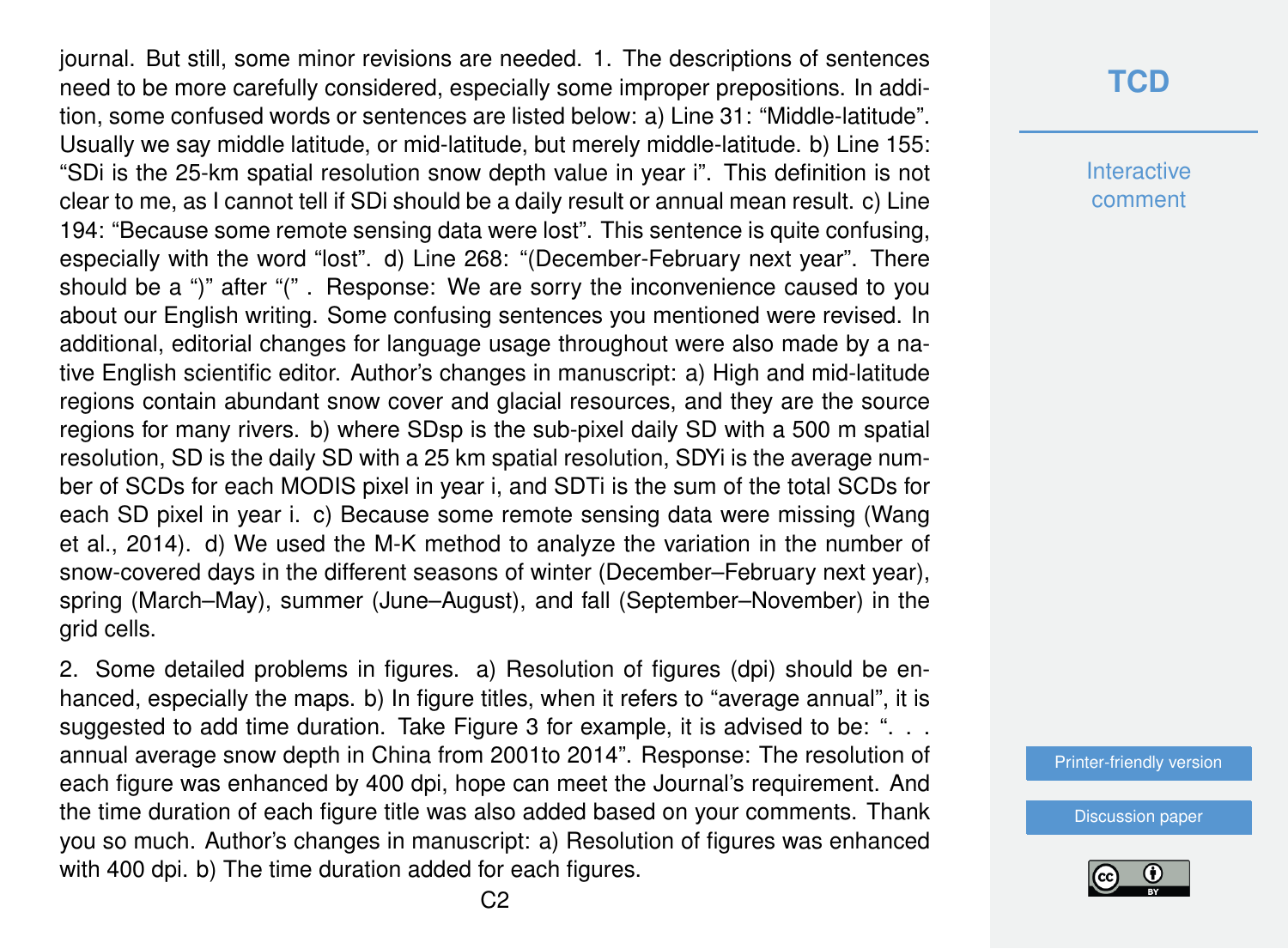3. There are some strange "missing" words or blanks throughout the manuscript. a) Line 173, Line 177: "at a given significance level " b) Line 233: "( <0) " Response: The missing words or blanks throughout the manuscript were modified. Author's changes in manuscript: a) At a given significance level  $\alpha$ , if  $|S| \geq S(\alpha/2)$ , the trend of the series is significant; otherwise, it is insignificant. b) At a given significance level  $\alpha$ , we looked up the critical Z  $(\alpha/2)$  in the normal distribution table.

4. There are some leap years during the study period, but it seems that you assumed every year to be 365 days. Explanations are needed. Response: Among them, the 2004, 2008 and 2012 are leap years. The average snow-covered area refers the mean of 366 days. Author's changes in manuscript: Fig. 2 summarizes the average annual SCA between 2001 and 2014. Leap years occurred in 2004, 2008 and 2012, so the average SCA refers to the mean of 366 days for these years.

5. As you speak highly of the M-K method in analyzing the variation and trend of snow cover data, why you used Sen's median method "to test the accuracy of this result" (Line 230)? Do you have any explanations? Response: The M-K method can test the variation and trend of the snow cover, but can't examine the slope of the variation of the snow cover. We are sorry about the wrong statement of "to test the accuracy of this result" in the manuscript. The purpose of the Sen's median method used in the paper was to calculate the slope of the variation in the SCD. Author's changes in manuscript: The results of the M-K variation analysis showed that the annual number of SCDs in South China increased significantly. To further analyze the trend of the SCDs in China over the past 14 years, we calculated the slope of the variation in the annual SCDs using Sen's median method (Fig. 7).

6. The long time series of snow depth in China you used in WESTDC have been updated based on the following publications: a) Che, T., Dai, L.Y., Zheng, X.M., Li, X.F., Zhao, K., 2016. Estimation of snow depth from MWRI and AMSR-E data in forest regions of Northeast China. Remote Sensing of Environment 183, 334-349. b) Dai, L., Che, T., Ding, Y., 2015. Inter-Calibrating SMMR, SSM/I and SSMI/S Data **[TCD](http://www.the-cryosphere-discuss.net/)**

**Interactive** comment

[Printer-friendly version](http://www.the-cryosphere-discuss.net/tc-2016-124/tc-2016-124-AC2-print.pdf)

[Discussion paper](http://www.the-cryosphere-discuss.net/tc-2016-124)